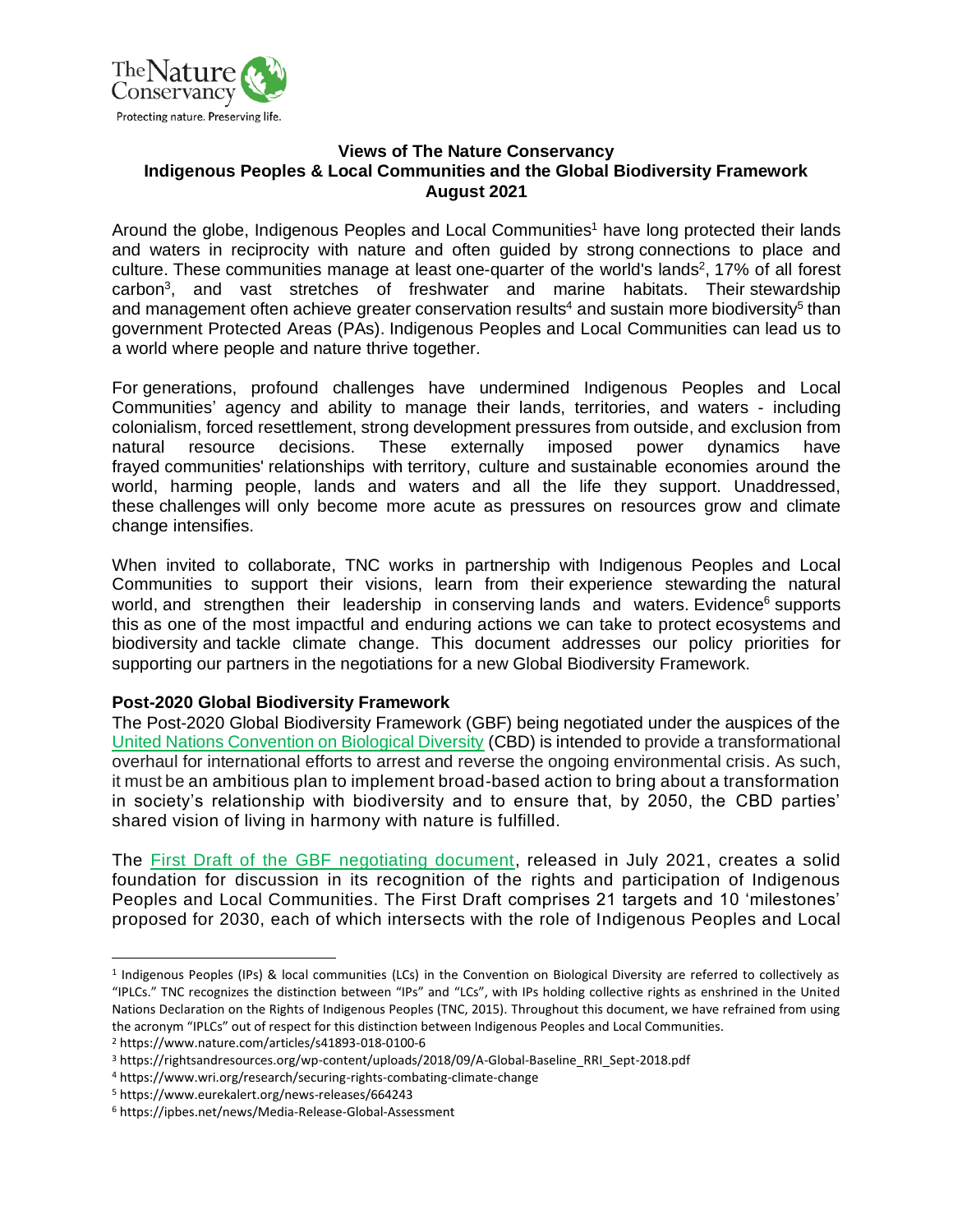Communities in some way. This text will be undergoing further refinement during the ongoing negotiations before being presented for consideration at the CBD's next meeting of its 196 Parties<sup>7</sup> at the upcoming  $15<sup>th</sup>$  [Conference of the Parties to the CBD](https://www.cbd.int/cop/) (CBD COP15) in Kunming, China.

# **TNC Recommendations**

Considering that over a third of remaining natural lands are on territories controlled by Indigenous Peoples – and that the establishment of protected areas on land and at sea has often resulted in loss of rights over and access to territory and resources by these communities - the GBF should include stronger safeguards against rights abuses and support tenure rights and financing for community management of natural areas in the terrestrial, freshwater and marine realms. Further, it should reinforce the principle of Free Prior and Informed Consent (FPIC) in registering contributions from Indigenous Peoples and Local Communities in delivering on all of the post-2020 targets. Indigenous Peoples and Local Communities should be assured that the highest standards for human rights and FPIC have been met during this process. The GBF should further reinforce the role of Indigenous Peoples in biodiversity conservation and their rights as set forth in the United Nations Declaration on the Rights of Indigenous Peoples (UNDRIP). Regarding Indigenous Peoples and Local Communities participation, TNC supports their recommendation for enhanced partnership status, with a permanent body in the post-2020 governance arrangements, agenda and programs of work under the new GBF. TNC believes a thriving future is possible only if Indigenous Peoples and Local Communities are shaping conservation and development decisions which will be integral to the overall success of the GBF.

TNC policy is guided by the following **overarching principles** regarding Indigenous Peoples and Local Communities in the GBF:

- A rights-based approach should be applied to Indigenous Peoples and Local Communities that includes the full recognition, promotion, and respect for their rights. Indigenous Peoples are — and should be identified as — self-determined "rights-holders" not "stakeholders." 8
- The principle of FPIC for Indigenous Peoples and Local Communities should be applied.
- Safeguards to ensure these are upheld are essential to the work of the Convention. The GBF should provide stronger monitoring of protections for Indigenous Peoples and Local Communities in the monitoring and indicator annex.
- All commitments to address the biodiversity crisis should include discussions on halting all drivers of biodiversity loss, including by eliminating investments and incentives that are harmful for biodiversity and negatively impact human rights.
- Land, water, and territorial tenure security and rights should be recognized as key to addressing biodiversity loss and supporting the systems of governance and knowledge that enable biodiversity management and protection.
- The reciprocal relationship between biological and cultural diversity should be recognized.
- The inter-dependence and partnership between nature and people should be recognized.
- Indigenous Peoples' traditional knowledge should be recognized and respected.

### **GBF Target Framework**

Regarding Indigenous Peoples and Local Communities, the GBF target framework could be improved to better highlight governance and reference ensuring recognition and protection of their rights to lands, territories, resources and waters and support their customary sustainable use and

<sup>&</sup>lt;sup>7</sup> "Parties" (or singular "Parties") is the term for governments who have formally signed onto the Convention on Biological Diversity.

<sup>&</sup>lt;sup>8</sup> This reflects Indigenous Peoples recognized self-determined, collective rights as per the United Nations Declaration on the Rights of Indigenous Peoples.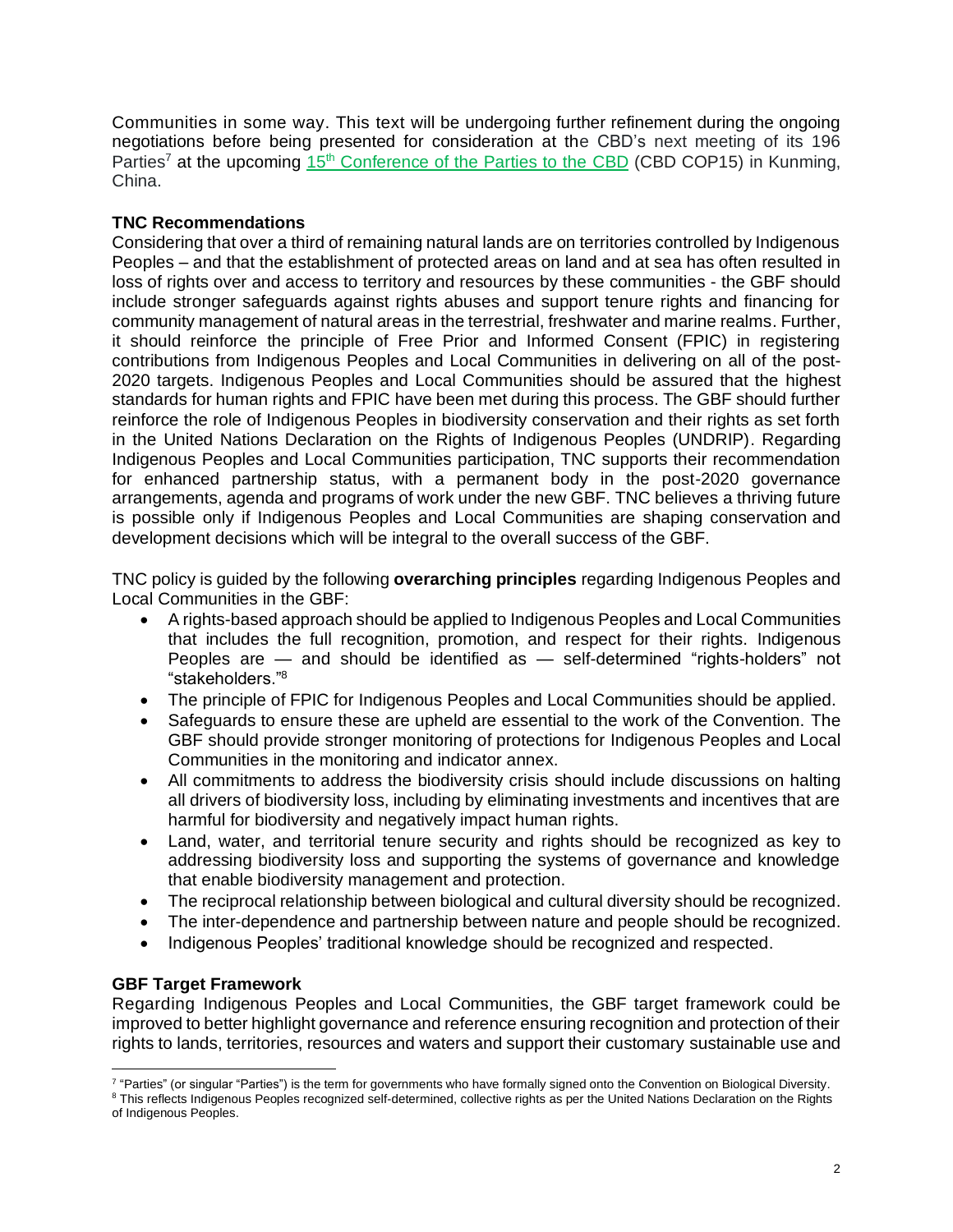management of those areas in all relevant goals and targets. TNC believes these are fundamental for the success of all GBF outcomes. As such they should come early in the GBF text, to inform all subsequent goals, milestones, targets, and monitoring components.

## **Recommendations on the Targets in the First Draft GBF**

- The GBF should emphasize the important role of Indigenous Peoples and Local Communities in biodiversity conservation on their lands and waters, and their contributions to formally designated Protected Areas (PAs)<sup>9</sup> and OECMs (Other Effective Conservation Measures)<sup>10</sup>, including Indigenous and Community Conserved Areas (ICCAs)<sup>11</sup>. We therefore recommend establishing a process for evaluation of measures to support and integrate the contribution of Indigenous Peoples and Local Communities lands, territories and waters in all Post-2020 Targets.
- With respect to securing tenure in traditional territories and recognizing Indigenous Peoples rights and management in existing designated protected areas, the GBF should not fall below the standard of Aichi Target 18.
- The First Draft of the GBF has enhanced the language supporting Indigenous Peoples and Local Community engagement in the several key Targets and as such TNC endorses the following:
	- o Target 9. *Ensure benefits, including nutrition, food security, medicines, and livelihoods for people especially for the most vulnerable through sustainable management of wild terrestrial, freshwater and marine species and protecting customary sustainable use by indigenous peoples and local communities.*
	- o Target 13. *Implement measures at global level and in all countries to facilitate access to genetic resources and to ensure the fair and equitable sharing of benefits arising from the use of genetic resources, and as relevant, of associated traditional knowledge, including through mutually agreed terms and free, prior and informed consent.*
	- o Target 20. *Ensure that relevant knowledge, including the traditional knowledge, innovations and practices of indigenous peoples and local communities with their free, prior, and informed consent, guides decision-making for the effective management of biodiversity, enabling monitoring, and by promoting awareness, education and research.*
	- o Target 21. *Ensure equitable and effective participation in decision-making related to biodiversity by indigenous peoples and local communities, and respect their rights over lands, territories and resources, as well as by women and girls, and youth.*

### **Additional Recommendations**

The Parties should

Support the draft recommendation by the Chair of  $24<sup>th</sup>$  meeting of the Subsidiary Body on Scientific, Technical and Technological Advice (SBSTTA-24) for the inclusion of Indigenous Peoples and Local Communities representatives to the proposed AHTEG for the GBF (at least seven representatives of Indigenous Peoples and Local Communities<sup>12</sup>) and ensure their full and effective participation.

<sup>9</sup> The term "Protected Area" is defined in Article 2 of the CBD as "a geographically defined area, which is designated or regulated and managed to achieve specific conservation objectives."

<sup>10</sup> Currently, Indigenous-managed areas that are not part of formal government protected area networks are defined as part of a category called "other effective area-based conservation measures" (OECMs), a category which includes private protected areas.<br><sup>11</sup> "Indigenous and Community Conserved Areas (ICCAs)" are areas in which there are close asso Peoples or a local community and a specific territory or natural resources.

 $12$  This corresponds to the 7 regions identified by Indigenous Peoples: 1) Africa, 2) Asia, 3) Arctic, 4) Latin America and the Caribbean, 5) North America, 6) Pacific, and 7) Eastern Europe, Central Europe and the Caucasus.